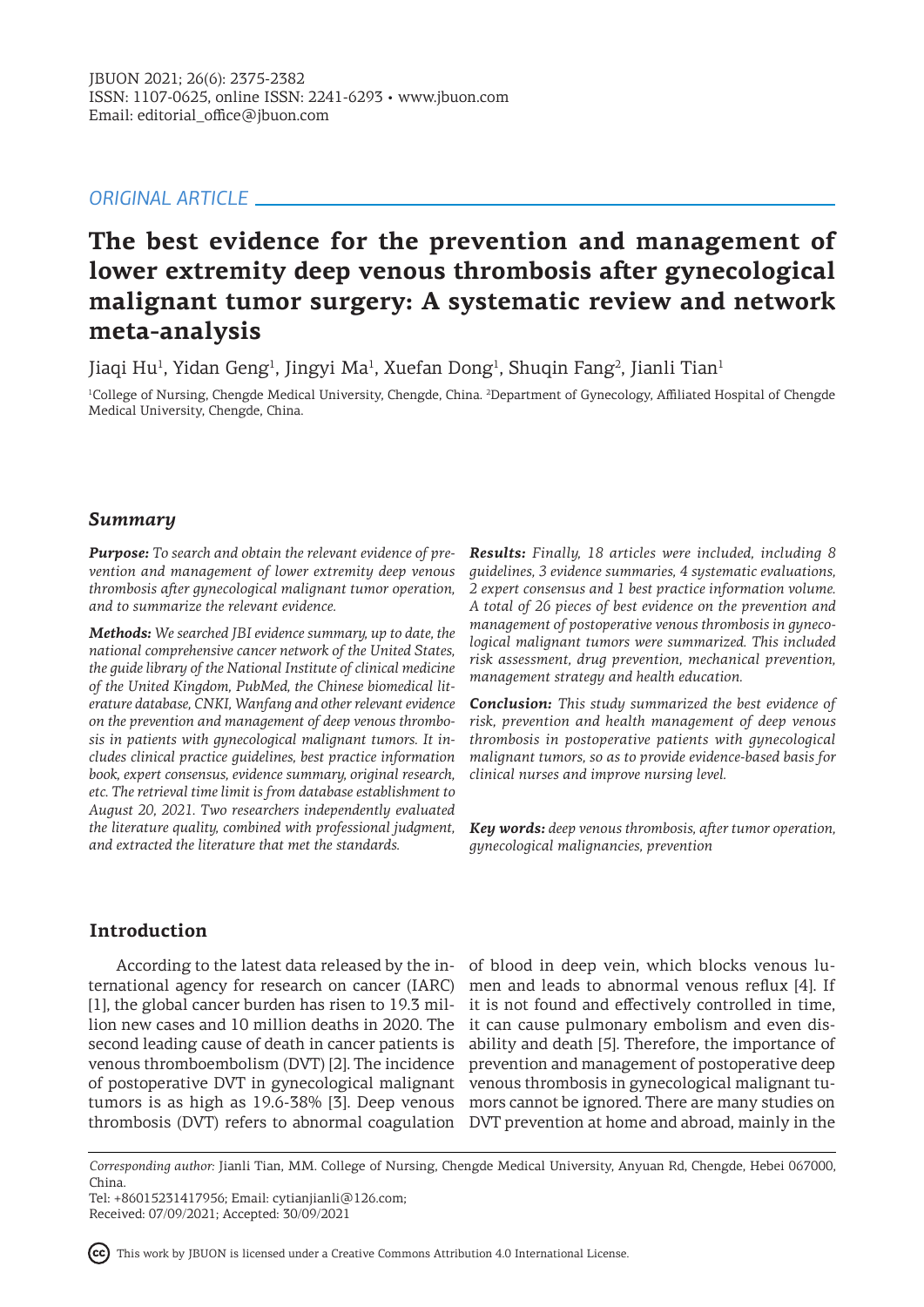form of literature review, and the research method is relatively single. Although China has published guidelines for the prevention of thrombotic diseases, there is a lack of guidelines or best practice manuals for the prevention and management of postoperative DVT of gynecological malignant tumors. This study systematically searched the relevant literature on the prevention and management of postoperative DVT of gynecological malignant tumors at home and abroad, evaluated, classified and summarized the evidence by using the method of evidence-based nursing, and finally formed the best evidence, so as to provide reference for the prevention and management of postoperative DVT of gynecological malignant tumors.

## **Methods**

#### *Search strategy and selection criteria*

Adopt the problem development tool of evidencebased nursing center of Fudan University to form evidence-based nursing problems based on pipost [6]: (1) Evidence application target population (P): Patients with gynecological malignant tumors after operation; (2) Intervention (I): evaluation, prevention, drug and physical intervention methods of DVT; (3) Professional (P): clinicians and nurses; (4) Outcome (o): incidence of DVT, patients' cognition of DVT prevention and compliance with prevention and management measures. Acceptance, cognition and implementation of evidence by medical staff; (5) Setting (s): gynecological ward and operating room; (6) Type of evidence (T): guide, expert consensus, best practice information book, system evaluation and evidence summary.

The evidence retrieval is carried out according to the "6S" evidence model [7]. The databases searched are: computer search up to dadte (Chinese version), JBI evidence summary, National Comprehensive Cancer Network (NCCN), National Institute for health and care excellence (NICE), PubMed, Chinese biomedical literature database, CNKI, Wanfang. The English search subject words are: "deep vein thrombosis / deep venous thrombosis / venous thrombosis / deep venous thrombosis / thromboembolism /" cancer / gynecological cancers / gynecological malignant tumors "" risk assessment / assessment / risk factors"

Inclusion criteria: the subjects were patients after radical operation of gynecological malignant tumors, and the evidence applicable to patients after operation of gynecological malignant tumors was also included; Research involving evaluation and intervention of DVT; Outcome measures included complications caused by deep venous thrombosis; Research types include evidence summary, best clinical practice information book, guidelines (2016-2021), expert consensus, systematic evaluation, etc; The research language is English. Exclusion criteria: incomplete literature and information that cannot obtain the full text; The literature includes abstract, plan, report and draft; Studies that did not pass literature evaluation.

#### *Data collection*

Two researchers with evidence-based medicine background independently completed the quality evaluation of the included literature to determine the inclusion and exclusion of the literature. In case of disagreement, the evidence-based nursing team composed of nursing management and gynecological nursing experts in our hospital shall make the decision to include or eliminate the research. After the evidence was extracted, another researcher carefully checked it again to ensure the accuracy of the data. When the evidence conclusions from different sources conflict, the inclusion principle followed in this study is evidence-based evidence first, high-quality evidence first, and the latest published guidelines and authoritative literature first [8].

Literature quality evaluation criteria: (1) the guideline adopts the British clinical guidelines research and evaluation system [9] (the approval of guidelines for research & amp; evaluation instrument, agree II) updated in 2012, including 6 independent fields and 23 items. Grade 7 scoring method is adopted (1 means very disagree and 7 means very agree). The score of each field is the sum of the scores of each item in the field and is normalized to the percentage of the highest possible score in the field. Standardized percentage of each field = (actual score - minimum possible score) / (maximum possible score - minimum possible score)  $\times$  100%. The higher the score, the higher the quality of the guide. It is divided into three recommendation levels: Class A, and 6 areas with scores  $\geq$  60%, which are strongly recommended; Grade B, with scores of  $30\% \sim 60\%$  in at least three fields, it is recommended; Grade C, with scores ≤ 30 in at least 3 fields, is not recommended temporarily [9]. (2) Expert consensus, systematic evaluation, casecontrol and randomized control were used to evaluate the literature according to the evaluation criteria of JBI evidence-based health care center in Australia (2016) [10]. The evaluation items of evaluation tools of different research types are different, but the unified evaluation criteria adopted by each item are "yes, no and unclear"; (3) The quality evaluation of evidence summary is directly based on the original research literature to classify the evidence level and recommendation level, and the quality evaluation tools for various original studies of JBI evidence-based health care center in Australia are used for evaluation [11]; (4) The quality evaluation of clinical decision-making and best practice can be traced back to the original literature on which the evidence is based, and the relevant evaluation criteria are selected for evaluation according to the literature type.

#### *Statistics*

A network meta-analysis was conducted on the occurrence of lower extremity deep venous embolism in the perioperative period of gynecological malignant tumors. We use an extension of the frequency random effects model for multiple comparisons. The network meta-analysis was performed using Stata's mvmeta command. We used the raw data in the  $2\times 2$  table in the analysis. The odds ratio, risk ratio or ratio and appropriate variance were calculated and combined in the analysis to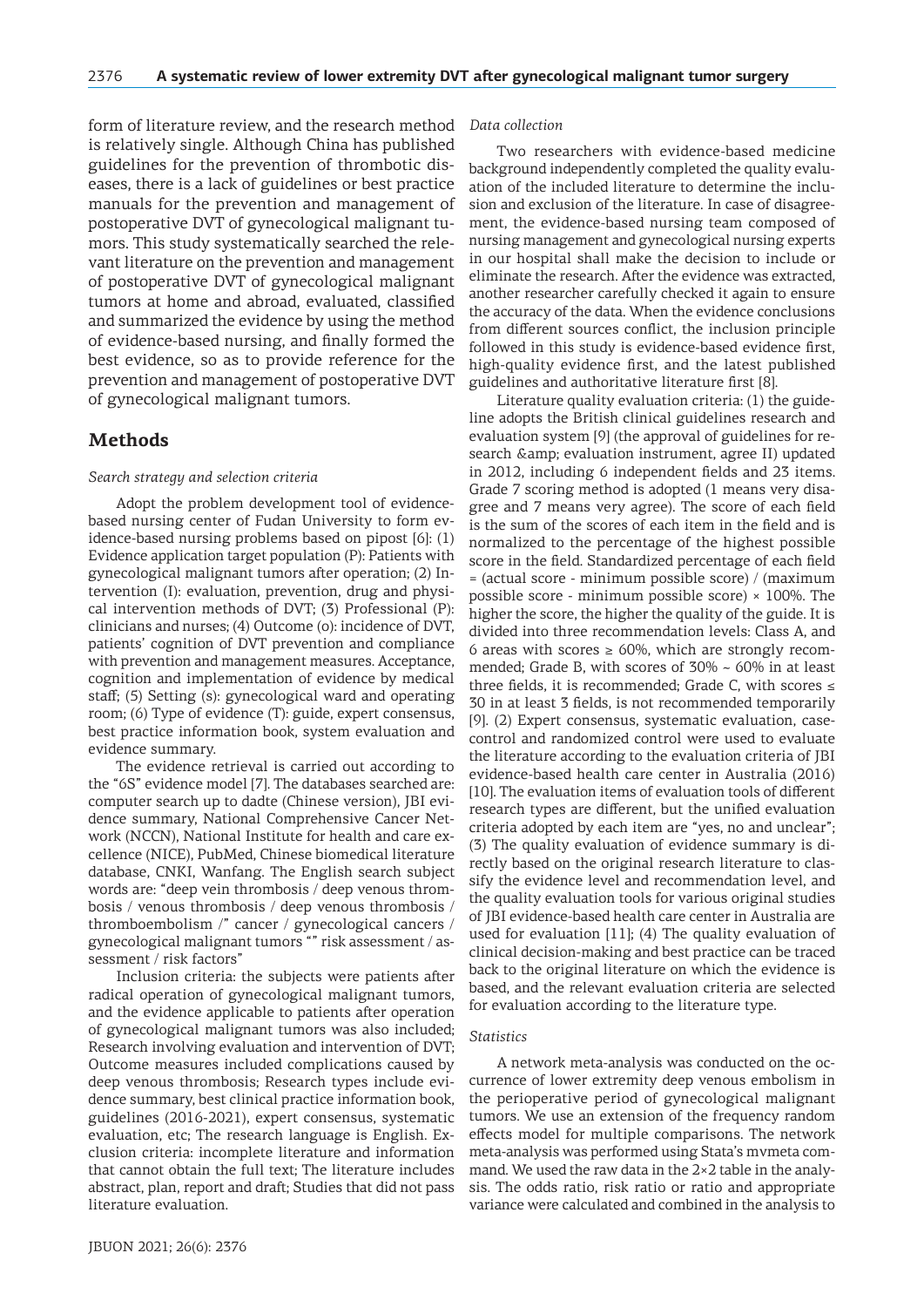obtain the overall relative risk. An interaction term was added to the model to estimate the difference between direct and indirect evidence results. All potential interactions were tested in an overall test to determine whether there were any inconsistencies in our network metaanalysis. The following sensitivity analyses are planned: each study design, each funding source (whether industry sponsored or not), within the first user, and based on the risk of bias. All statistical analyses were performed using Stata version 22.0.

# **Results**

### *Characteristics of included studies*

345 relevant literature studies were initially retrieved and 18 were finally included, including 8 guidelines, 3 evidence summaries, 4 systematic evaluations, 2 expert consensus and 1 best practice information volume. The relevant information of the included literature is shown in Table 1 [1,6,13- 30]. A total of 8 guidelines [12-19] were included in this study, including 2 from the national comprehensive cancer network of the United States, 2 from the guide library of the National Institute of Clinical Medicine of the United Kingdom, 2 from PubMed and 2 from HowNet. The quality evaluation results of the guidelines are shown in Table 2 [1,3,5,6,13-16].

Four systematic reviews [20-23] were included in this study, including one [20] from PUBMED, two [21,22] from Cochrane Library and one [23] from MEDLINE. Among the systematic evaluation quality evaluation results of Insin et al [20], only the evaluation result of item 7 "whether the proposed further research direction is appropriate" is "unclear", and the evaluation results of other items are "yes". In the systematic evaluation quality evaluation results of Hajibandeh et al [21], only the evaluation result of Item 9 "whether to evaluate the possibility of publication bias" is "no", and other items are "yes" (Kahn et al and Pavon et al). Only in Item 4 "is the retrieved database or resources sufficient?" the evaluation result was "no", and the evaluation result of other items was "yes". The overall quality evaluation was high. Two expert consensus articles [1,28] were included in this study, which were derived from HowNet [1] and Wanfang medical database [28], and their quality was evaluated according to the standards of JBI evidence-based practice center in Australia. All the item options of the two items were "yes". One best practice manual from JBI and three evidence summaries from JBI were traced back to the original literature, including one guide and two systematic reviews. One guideline [14] coincided with the literature included in this study, and the evaluation result of item 4 of the remaining sys-

tematic evaluation was "no" and the rest was "yes"; one item 9 evaluation result of article was "no", and the rest was "yes".

By summarizing the evidence of prevention and management of venous thromboembolism after gynecological malignant tumor operation, 26 pieces of evidence were formed from five aspects: risk assessment, drug prevention, mechanical prevention, management strategy and health education. In this study, the evidence classification and evidence recommendation level system of JBI evidence-based health care center in Australia (2014) [29] was used to divide the evidence level included in this study into five levels of level (1- 5). According to the preciseness and scientificity of the research design, the recommendation level was divided into A-level recommendation (strong recommendation) and B-level recommendation (weak recommendation).

#### *Risk assessment*

Evidence 1-3 summarizes the methods, contents and high-risk factors of postoperative DVT evaluation of gynecological malignant tumors. The commonly used VTE risk evaluation tool caprini [1] scoring scale is used to calculate the total score through risk factors and assignment. The risk is divided into low risk (0-1), medium risk: (2), high risk (3-4) and very high risk ( $\geq$  5). Caprini thrombus risk assessment scale is used to assess high-risk groups, and its sensitivity and specificity should be improved. At present, most risk assessment tools are based on retrospective analysis, and large sample prospective research is needed in the future.

Evidence 4-6 summarizes the evaluation methods of DVT, including imaging evaluation, test evaluation and clinical performance evaluation. The typical clinical manifestations of DVT are swelling and pain of the affected limb, and then changes in limb skin color and temperature (not all patients have the above symptoms). The preferred imaging method for the preliminary diagnosis of DVT is Doppler ultrasound. The routine laboratory examination indexes are D-dimer and protein  $C / s$  activity. If the patient has no clinical manifestations related to DVT, if the D-dimer test is negative, unstable or active DVT can be excluded [24]. Mastering the methods and contents of evaluation is of great significance to effectively prevent and manage the occurrence of postoperative DVT of gynecological malignant tumors.

Evidence 7-10 summarizes the methods of DVT drug prevention for gynecological malignant tumors. Drug prevention should be considered when the risk of thrombosis is greater than the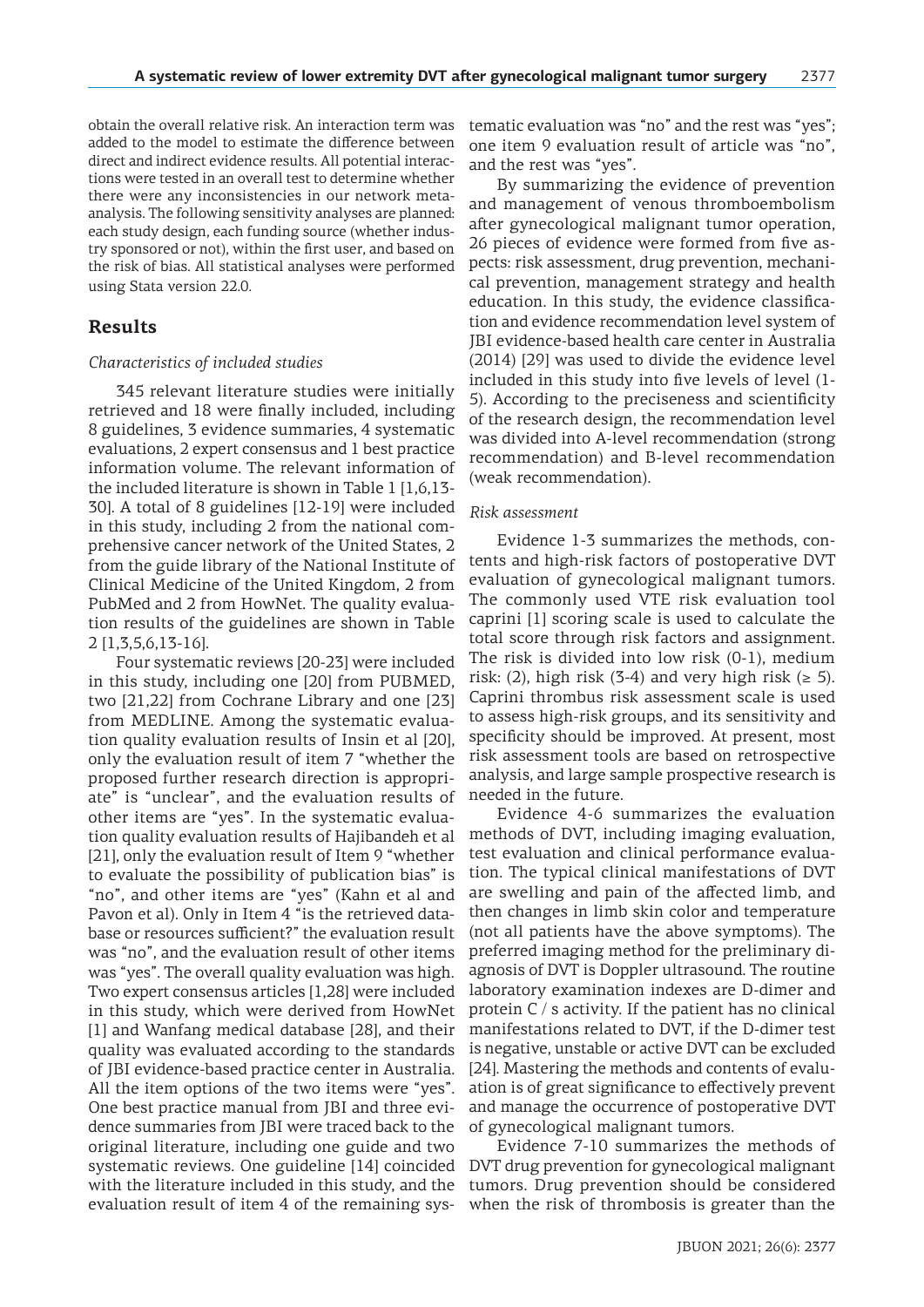| GLOBOCAN Estimates of Incidence                                            | of evidence                                                                                                                                                                                                                                                                                                                                                                                                                                                                                                                                                                                                                                                                                                                                                                  | source           | time |
|----------------------------------------------------------------------------|------------------------------------------------------------------------------------------------------------------------------------------------------------------------------------------------------------------------------------------------------------------------------------------------------------------------------------------------------------------------------------------------------------------------------------------------------------------------------------------------------------------------------------------------------------------------------------------------------------------------------------------------------------------------------------------------------------------------------------------------------------------------------|------------------|------|
|                                                                            |                                                                                                                                                                                                                                                                                                                                                                                                                                                                                                                                                                                                                                                                                                                                                                              |                  |      |
|                                                                            | Guide                                                                                                                                                                                                                                                                                                                                                                                                                                                                                                                                                                                                                                                                                                                                                                        | NCCN             | 2021 |
| treatment and prophylaxis of venous thromboembolism                        | system evaluation                                                                                                                                                                                                                                                                                                                                                                                                                                                                                                                                                                                                                                                                                                                                                            | Pubmed           | 2019 |
| Asian venous thromboembolism guidelines                                    | system evaluation                                                                                                                                                                                                                                                                                                                                                                                                                                                                                                                                                                                                                                                                                                                                                            | Pubmed           | 2017 |
| Graduated compression stockings for the prevention of deep-vein thrombosis | system evaluation                                                                                                                                                                                                                                                                                                                                                                                                                                                                                                                                                                                                                                                                                                                                                            | JBI              | 2015 |
|                                                                            | Guide                                                                                                                                                                                                                                                                                                                                                                                                                                                                                                                                                                                                                                                                                                                                                                        | <b>NICE</b>      | 2019 |
|                                                                            | system evaluation                                                                                                                                                                                                                                                                                                                                                                                                                                                                                                                                                                                                                                                                                                                                                            | Pubmed           | 2018 |
|                                                                            | system evaluation                                                                                                                                                                                                                                                                                                                                                                                                                                                                                                                                                                                                                                                                                                                                                            | Pubmed           | 2020 |
|                                                                            | system evaluation                                                                                                                                                                                                                                                                                                                                                                                                                                                                                                                                                                                                                                                                                                                                                            | MedLine          | 2018 |
|                                                                            | system evaluation                                                                                                                                                                                                                                                                                                                                                                                                                                                                                                                                                                                                                                                                                                                                                            | Cochrane Library | 2021 |
|                                                                            | system evaluation                                                                                                                                                                                                                                                                                                                                                                                                                                                                                                                                                                                                                                                                                                                                                            | Pubmed           | 2017 |
|                                                                            | system evaluation                                                                                                                                                                                                                                                                                                                                                                                                                                                                                                                                                                                                                                                                                                                                                            | Cochrane Library | 2016 |
|                                                                            | system evaluation                                                                                                                                                                                                                                                                                                                                                                                                                                                                                                                                                                                                                                                                                                                                                            | MedLine          | 2015 |
|                                                                            | system evaluation                                                                                                                                                                                                                                                                                                                                                                                                                                                                                                                                                                                                                                                                                                                                                            | JВI              | 2018 |
|                                                                            | system evaluation                                                                                                                                                                                                                                                                                                                                                                                                                                                                                                                                                                                                                                                                                                                                                            | JВI              | 2020 |
|                                                                            | system evaluation                                                                                                                                                                                                                                                                                                                                                                                                                                                                                                                                                                                                                                                                                                                                                            | JBI              | 2018 |
|                                                                            | system evaluation                                                                                                                                                                                                                                                                                                                                                                                                                                                                                                                                                                                                                                                                                                                                                            | Pubmed           | 2020 |
|                                                                            | system evaluation                                                                                                                                                                                                                                                                                                                                                                                                                                                                                                                                                                                                                                                                                                                                                            | Cochrane Library | 2012 |
|                                                                            | Guide                                                                                                                                                                                                                                                                                                                                                                                                                                                                                                                                                                                                                                                                                                                                                                        | <b>NCCN</b>      | 2020 |
|                                                                            | system evaluation                                                                                                                                                                                                                                                                                                                                                                                                                                                                                                                                                                                                                                                                                                                                                            | Pubmed           | 2020 |
|                                                                            | Deep venous thrombosis and venous thromboembolism prophylaxis<br>Effectiveness of Intermittent Pneumatic Compression Devices<br>Central venous thrombosis and perioperative vascular access<br>reducing the risk of hospital-acquired deep vein thrombosis<br>Cancer-Associated Venous Thromboembolic Disease<br>Incidence and locations of deep venous thrombosis<br>Coagulation Alteration and Deep Vein Thrombosis<br>Incidence and Cost in Emergency General Surgery<br>Perioperative prevalence of deep vein thrombosis<br>Deep vein thrombosis and serum D-dimer<br>Prevention of venous thromboembolism<br>prevention of venous thromboembolism<br>Prevention of venous thromboembolism<br>Analysis of perioperative risk factors<br>Deep Vein Thrombosis Prophylaxis |                  |      |

Wade R, Sideris E, Paton F, et al. [15] 97.22 88.89 58.31 67.87 42.16 68.52 3 68.52 NICE 2019. [16] 78.48 89.64 46.78 84.23 58.33 43.15 3 6 B NCCN. [6] 61.91 61.91 68.38 68.38 77.62 77.62 73.72 68.38 6 6 6 6 6 6 6 6 76.01 6 75.72 6 Nicklas JM, Gordon AE, Henke PK. [3] 87.81 58.72 95.42 74.12 82.47 88.48 58.48 Aufwerber S, Heijne A, Edman G, et al. [5] 93.32 78.72 87.28 67.43 73.34 56.52 56.52 5 6

58.31

88.89

97.22

Wade R, Sideris E, Paton F, et al. [15]

NICE 2019. [16]

NCCN. [6]

46.78 68.38

89.64<br>61.91<br>58.72

78.48<br>76.91<br>87.81<br>93.32

67.87

 $\begin{array}{ccccccccccccccccc} \multicolumn{4}{c}{} & \multicolumn{4}{c}{} & \multicolumn{4}{c}{} & \multicolumn{4}{c}{} & \multicolumn{4}{c}{} & \multicolumn{4}{c}{} & \multicolumn{4}{c}{} & \multicolumn{4}{c}{} & \multicolumn{4}{c}{} & \multicolumn{4}{c}{} & \multicolumn{4}{c}{} & \multicolumn{4}{c}{} & \multicolumn{4}{c}{} & \multicolumn{4}{c}{} & \multicolumn{4}{c}{} & \multicolumn{4}{c}{} & \multicolumn{4}{c}{} & \multicolumn{4}{c}{} & \multicolumn{4}{c}{} &$ 

 $\circ\hspace{0.1cm} \circ\hspace{0.1cm}\circ\hspace{0.1cm}\circ$ 

mmoun

89.23<br>88.48<br>56.52

58.33<br>75.72<br>75.34<br>75.34

84.23<br>77.62<br>74.12<br>67.43

95.42<br>87.28

78.72

Aufwerber S, Heijne A, Edman G, et al. [5] Nicklas JM, Gordon AE, Henke PK. [3]

43.15

68.52

42.16

 $\circ$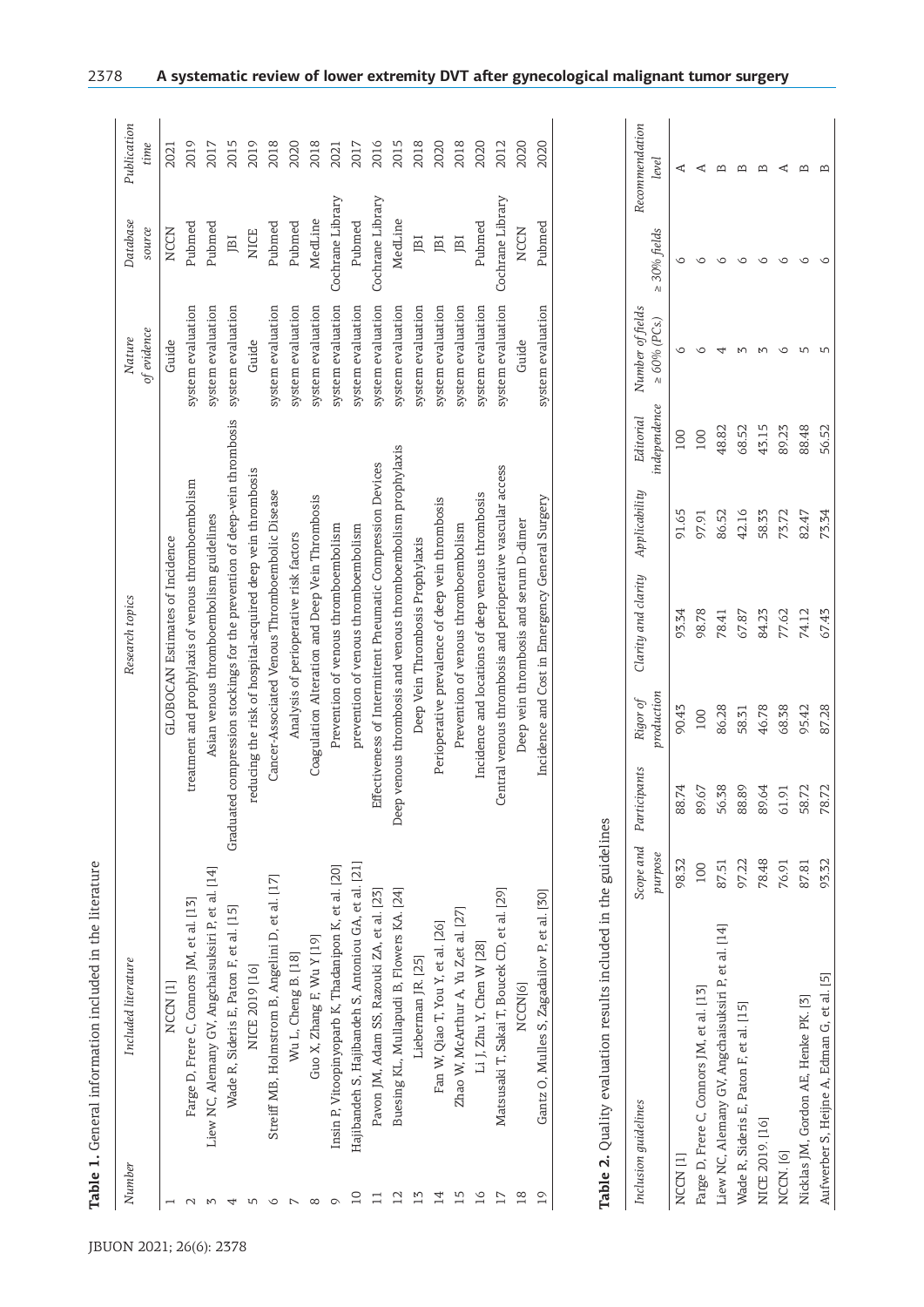risk of bleeding [18]. 2-12 h before operation, the highest dose of low molecular weight heparin [14] was used to prevent postoperative venous thromboembolism in patients with gynecologic cancer without relevant treatment contraindications [13].

The use of low molecular weight heparin for gynecologic malignancies after laparotomy and laparoscopy was extended to 4 weeks (for patients with high risk of venous thromboembolism and low risk of bleeding) [14]. The first 6 months after cancer diagnosis was the high incidence period of DVT. Once patients with gynecologic malignant tumors are diagnosed with DVT, anticoagulant therapy should be started immediately [28]. Therefore, early assessment and detection of risk factors of DVT and timely adoption of effective drug prevention can effectively reduce the incidence of DVT.

Evidence 11-15 summarizes the methods of mechanical prevention of DVT in gynecologic malignant tumors, including intermittent pneumatic compression (IPC), plantar venous pump (VFP), neuromuscular electrical stimulation [21] and graded compression stockings (GCS). If there is no contraindication, it is recommended that the patient can use the portable intermittent pneumatic compression (IPC) on both legs until the end of the operation. IPC is preferred for patients with high bleeding risk. GCS is preferred and worn all day. Different models are selected according to the diameter of lower limbs, and grade I pressure is preferred. During the GCS period, the temperature, blood supply, dorsalis pedis artery pulsation, limb sensation and leg circumference of patients' lower limb skin were evaluated every day, and the integrity and flatness of GCs were regularly checked to ensure the effectiveness of pressure [1]. Inferior vena cava (IVC) can be prevented in patients with acute proximal lower extremity DVT who are absolutely contraindicated by anticoagulant treatment. The temporary or recyclable filter is preferred, and the filter shall be taken out in time after the risk of PE is relieved [14]. The use of inferior vena cava filters is not recommended for routine prevention [27].

Although the latest version of the guidelines for the diagnosis and treatment of deep venous thrombosis (Third Edition) in China affirms the role of mechanical and drug prevention, according to the investigation on the implementation status of DVT risk assessment and prevention in general surgery conducted by Shanghai DVT prevention and control alliance in 2019, the risk assessment rate of DVT in general surgery is only 61.9%, It can be reflected from the side that the risk assessment and prevention implementation of DVT in China need to be further improved [30].

Evidence 16 indicates that when patients with malignant tumors are diagnosed with DVT, the initial treatment is to use low molecular weight heparin (LMWH) [26] as the initial treatment when the creatinine clearance rate is  $\geq 30$  ml / min. When treating venous thromboembolism in cancer patients, low molecular weight heparin or direct oral anticoagulant drugs should be used for at least 6 months [22].

Evidence 18-19 summarizes the need to manage the risk of bleeding when deciding to use anticoagulants for thromboprophylaxis. When the patient's condition worsens, different anticoagulant drugs are replaced and surgery is performed, the bleeding risk needs to be reassessed and corresponding management measures should be taken [20]. Patients with gynecologic malignant tumor DVT should receive anticoagulant therapy for at least 3-6 months, and patients with DVT combined with PE should receive anticoagulant therapy for at least 6-12 months. For patients with persistent DVT risk factors, indefinite anticoagulation should be considered [17].

Evidence 17 summarizes the bleeding management. When the patient has bleeding during anticoagulation, it is necessary to immediately ask the time of the last use of anticoagulant drugs, test the blood creatinine clearance and hemoglobin to quickly evaluate the coagulation function, and take corresponding treatment measures according to the severity of bleeding and the individual situation of the patient [19].

Evidence 20-21 summarizes the health education on DVT prevention and management of gynecological malignant tumors, explains the relevant knowledge of thrombosis prevention to patients, and guides patients to develop scientific and reasonable eating habits and healthy lifestyle, such as quitting smoking and alcohol, controlling blood glucose and blood lipid [15]. Encourage patients to move and get out of bed early after operation, and guide patients to exercise ankle pump to promote lower limb blood circulation. Remind patients to pay attention to the use of bed bars to prevent falling off the bed [20].

Evidence 22-23 summarizes the appropriate rehydration of postoperative patients, educating patients to drink 1500-2500 ml / day to avoid blood concentration [15]. The upper limb with PICC catheterization side can relax and clench to promote the blood circulation of the upper limb [14].

Evidences 24-26 summarize the health education related to mechanical prevention, inform patients and family members of the risks and consequences of DVT and the necessity of taking mechanical preventive measures, and guide the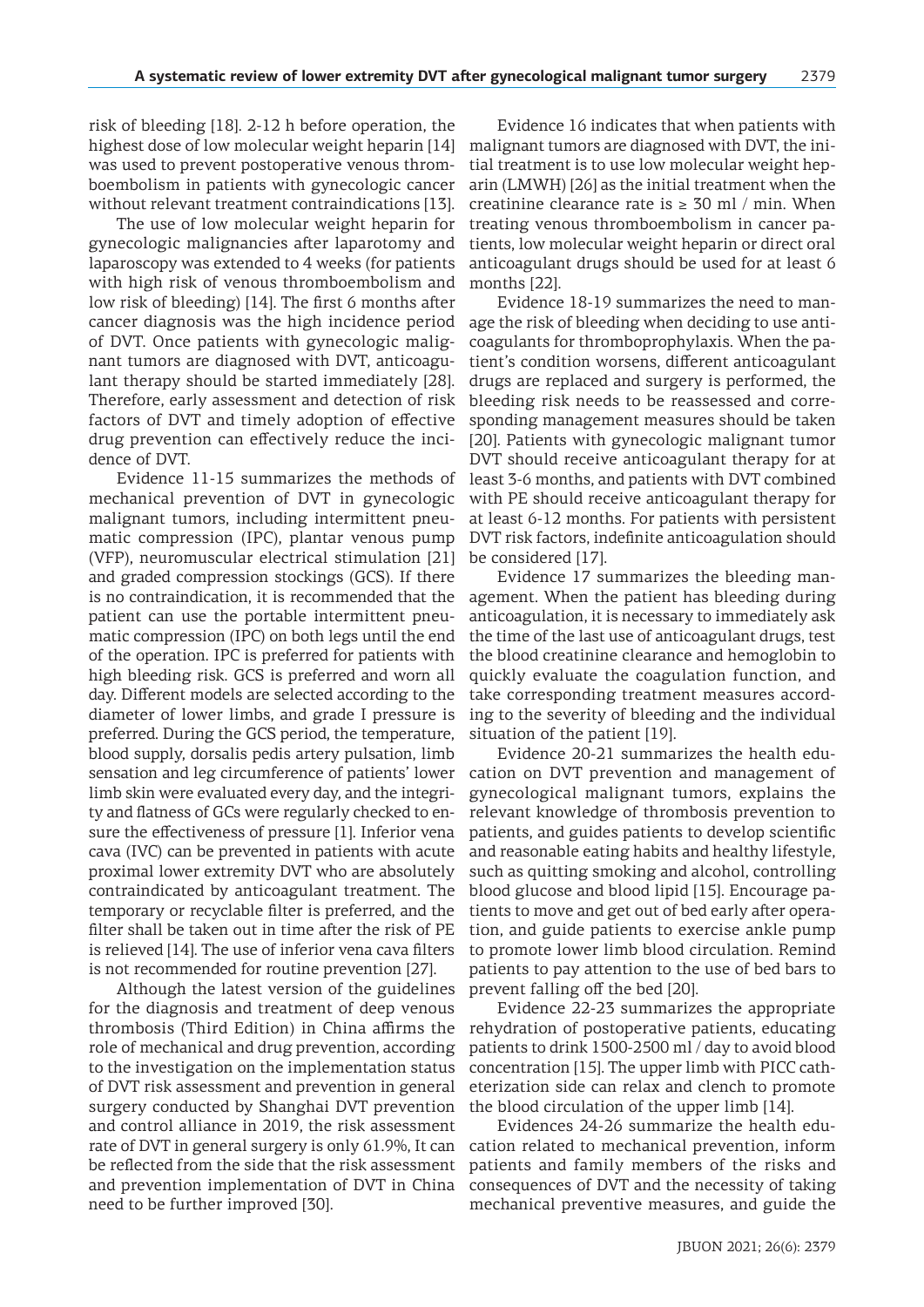correct application of mechanical pre-treatment methods, precautions, possible adverse reactions and response plans. If GCS is used, it is recommended to wear it both during the day and at night. Take off GCS every day for limb evaluation, such as skin cleanliness, temperature, dorsalis pedis artery pulsation, limb sensation, leg circumference, etc. [25]. Regularly check the flatness and integrity of GCs surface to ensure the effectiveness of pressure. Even if relevant preventive measures are implemented, the risk of DVT will be greatly reduced, but it cannot be completely avoided. Therefore, clinical doctors need to take individualized health education according to the different conditions of patients with gynecologic malignant tumors, so as to improve their quality of life and treatment compliance, and to reduce the incidence of venous thrombosis.

# **Discussion**

DVT is a frequently occurring disease with multiple factors and polygenic defects. It is a disease with high mortality. This study analyzed the risk factors of perioperative DVT patients with gynecological malignant tumors in China. It plays an important role in determining high-risk groups of DVT, implementing individualized prevention strategies, reducing incidence rate and mortality. The clinical manifestations of DVT patients are nonspecific, which is easy to make clinicians ignore the severity of their condition. This study shows that the most common clinical manifestations of DVT are swelling and pain of affected limbs, up to 68.23%. It is pointed out in the literature at home and abroad that the peripheral diameter of lower leg should be measured when diagnosing DVT. Wang et al [3] even proposed that the difference in the circumference of both legs  $I > 2$  cm can be used as a clinical sign of DVT, which has high diagnostic sensitivity. Therefore, it is suggested that measuring the leg circumference in clinical work is also an inspection method that cannot be ignored.

In addition, the results of this study showed that when DVT had pulmonary symptoms, the main manifestations were dyspnea, chest pain, cough and rapid heart rate. However, pulmonary embolism patients are often complicated with some respiratory and cardiovascular diseases, and the symptoms and signs lack specificity, so it is difficult to distinguish the real cause of the patient, and it is easy to miss diagnosis and misdiagnosis. At present, clinical practice has confirmed that only 20% of patients with traditional triple syndrome of pulmonary embolism (dysp-

nea, chest pain and hemoptysis) exist at the same time. In addition, more patients with DVT and PE are asymptomatic, or their clinical symptoms and signs lack specificity, which makes the diagnosis difficult. Therefore, we should pay attention to risk factors and combine correct auxiliary examination to diagnose DVT.

## *Risk factors of DVT*

Previous studies have found that the three elements of the pathogenesis of DVT are slow blood flow, abnormal blood composition and venous endothelial injury. Therefore, in the perioperative period of gynecologic malignant tumors, any etiology causing these three factors can lead to DVT, either primary or secondary. In addition to age, which has been proved to be an independent and important risk factor for DVT, there are also many risk factors. This study found that among the risk factors of DVT, age > 40 years old ranked first, suggesting that the incidence of DVT after 40 years increased. This may be associated with increasing age. Rough vascular intima, increased chance of endothelial damage, increased production of procoagulant substances and hypercoagulability are also closely related to the occurrence of DVT, especially in patients with hypertension, hyperlipidemia, diabetes, coronary heart disease, cancer and so on. In addition, it may also be related to the increase of blood viscosity and the change of gonadotropin sex hormone. The results of this study show that the clear risk factors that can be found in patients with DVT also include surgery, smoking, heart disease, malignant tumor, hypertension, trauma, bed rest, previous DVT history, etc., and some patients have more than two risk factors, suggesting that multiple risk factors are synergistic and superimposed, which is more likely to lead to thrombosis.

The results of this study showed that the DVT related to surgery accounted for 27.51%. Preoperative fasting, anesthesia, long-term postoperative braking and surgical trauma can affect limb movement, resulting in slow venous blood flow, and the damage of vascular wall can promote the adhesion and aggregation of platelets. Trauma, blood loss and hypoxia can activate the coagulation system as stressors, which is conducive to thrombosis. Smoking was also a common risk factor in this study (18.56%). A large number of studies have shown that smoking is related to a variety of thrombotic diseases. Smoking can increase platelet activity and enhance platelet aggregation: the level of fibrinogen in smokers increases; at the same time, carbon monoxide and nicotine produced by smoking can directly damage vascular endothelium and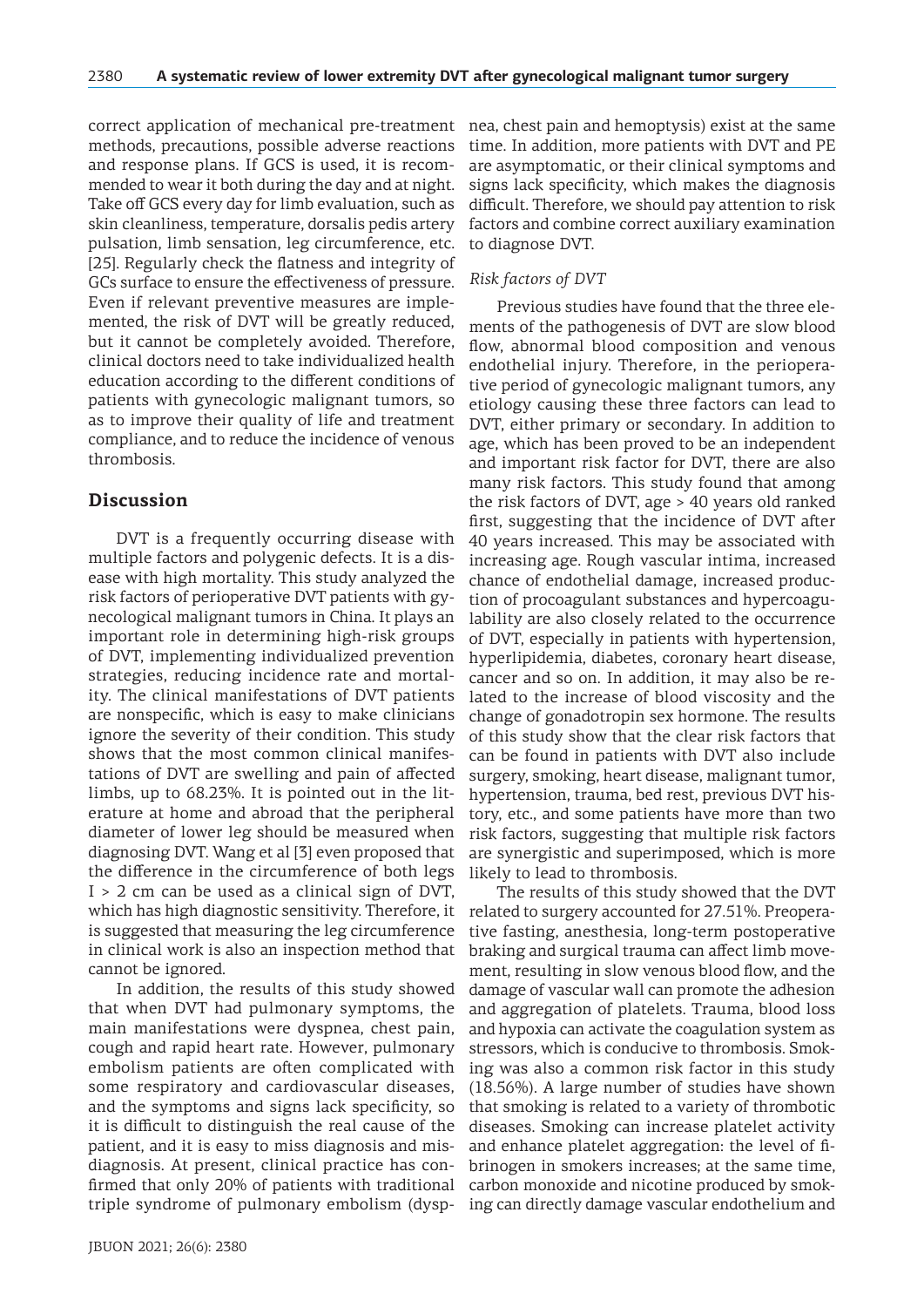affect the antithrombotic effect of endothelium. The risk factors of heart disease include congenital heart disease, angina pectoris and myocardial infarction that can promote the occurrence of DVT. Studies have shown that the activation of platelet and coagulation system and fibrin renewal are significantly accelerated, coagulation factors are increased, and anticoagulants are reduced. Patients with cardiac insufficiency are blocked by venous reflux, cause blood stasis and DVT.

The relationship between malignant tumor and thrombosis is close and complex. DVT is not only a common complication in tumor patients, but also a sign and signal of occult tumor, which can provide opportunities for early diagnosis and treatment of tumor patients. Tumor can not only secrete procoagulant substances to promote platelet aggregation and release, but also secrete fibrinolytic activity inhibitors, resulting in hypercoagulable state. Some chemotherapeutic drugs can cause deficiency of protein C and protein S and decrease of antithrombin. In addition, tumor compression on blood vessels, long-term bed rest and other factors can promote the formation of DVT. A high proportion of patients included in this study were found to have tumors, which once again confirmed the obvious correlation between tumors and DVT.

Long term bed rest is the most important risk factor for DVT. Some studies have pointed out that the detection rate of DVT is only 15% in those who stay in bed for less than 1 week, and higher than 80% in those who stay in bed for more than 1 week. Due to the loss of the function of muscle pump, bedridden patients stagnate local blood flow, cause venous dilatation, vascular endothelial injury and coagulation factor accumulation, so as to activate the coagulation system and promote the formation of thrombosis. The results of this study showed that 6.59% of DVT patients had bedridden factors. Previous history of DVT is one of the common risk factors for DVT recurrence, especially when these patients are in the period of major surgery or serious medical diseases requiring hospitalization. According to literature reports, the risk of DVT in hospitalized patients with previous history of PTE or DVT was 7.9 times that of general hospitalized patients: in the 6-month course of DVT anticoagulation, the recurrence rate of DVT was twice that of patients without previous history of DVT. Diabetes and hypertension can lead to vascular endothelial cell injury, platelet activation, coagulation, fibrinolytic system imbalance, hypercoagulability state, thereby inducing the formation of DVT. Infection and rheumatic diseases can cause vascular endothelial injury, which creates favorable conditions for thrombosis. Polycythemia vera and primary thrombocytosis in hematological diseases can make the blood in a state of high viscosity, resulting in slow blood flow and thrombosis.

In addition to acquired risk factors, DVT also has genetic risk factors, including antithrombin deficiency, protein C and protein S genetic deficiency. In recent years, it has been reported that the genetic risk factors of DVT are mainly coagulation factor V mutation and activated protein C resistance. The Wang's study shows that FV Leiden mutation exists in normal population in China. The relationship between FV Leiden, anti APC and venous thrombosis in China needs further study in the future. This study summarizes the characteristics of DVT patients in China, which is of great significance to understand and control venous thrombosis. It is an important strategy to be alert to risk factors, recognize the characteristics of clinical signs and use accurate examination methods to diagnose DVT. Early correction of risk factors and early intervention and treatment are the key to prevent DVT and reduce the mortality of patients.

### *Clinical implications of the study*

This paper summarizes the current prevention and management of DVT in postoperative patients with gynecologic malignant tumors, which provides evidence basis for clinical nurses and nursing managers. In the process of evidence application, we need to fully consider the specific situation of departments and the intention of patients. Most of the literature included in this study is in foreign languages. Due to different regions, values and medical levels, clinical nurses must be able to use the fame principle according to the feasibility, suitability, clinical significance and effectiveness of the evidence [29].

# **Conclusions**

Before the application of evidence, it is verified in practice according to the applicability and popularization of evidence. We should comprehensively evaluate patients' self-care ability, understanding ability and coagulation function, formulate personalized DVT prevention and management measures to improve patients' compliance, and finally effectively apply the best evidence to clinical practice.

# **Conflict of interests**

The authors declare no conflict of interests.